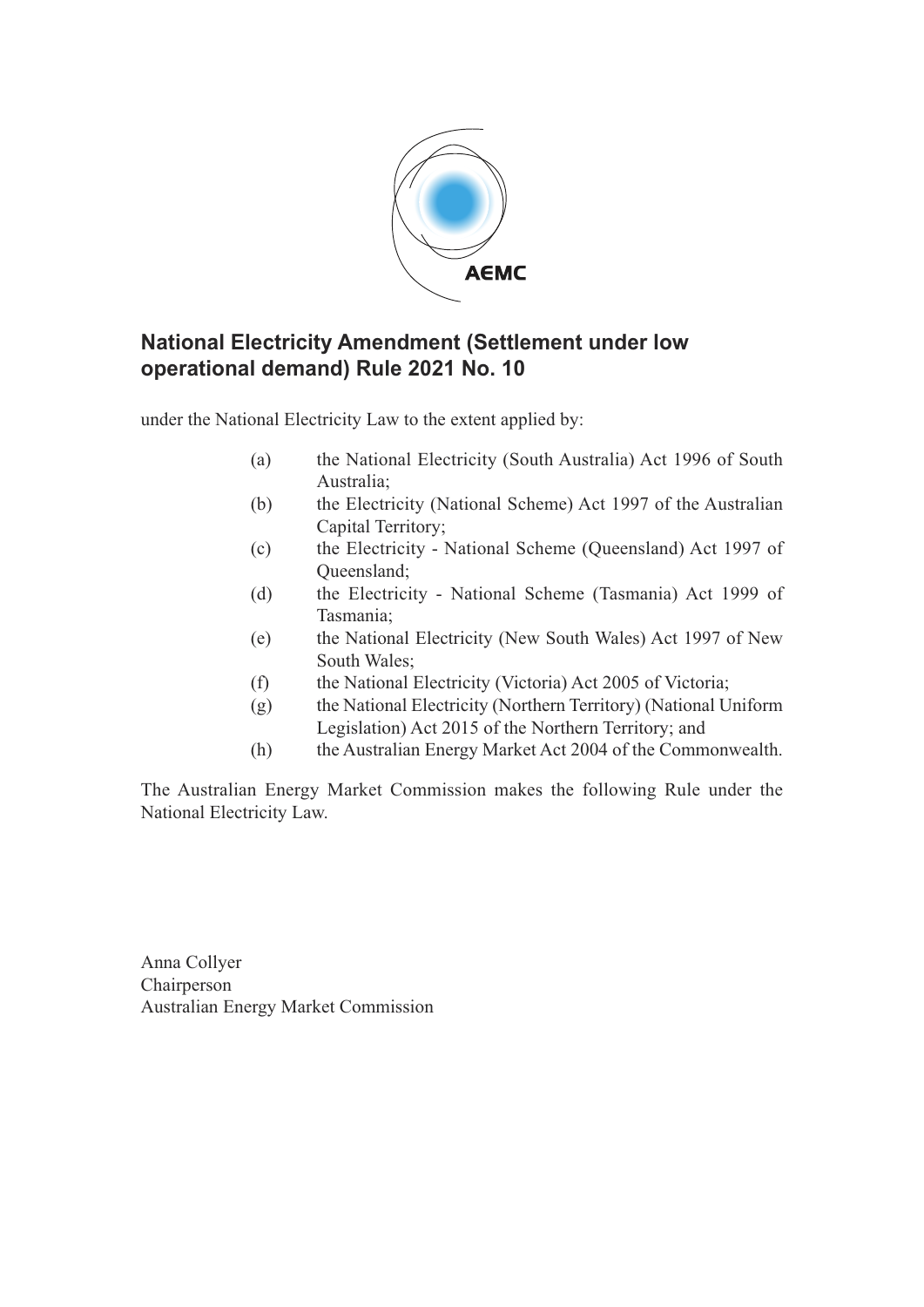## **National Electricity Amendment (Settlement under low operational demand) Rule 2021 No. 10**

# **1 Title of Rule**

This Rule is the *National Electricity Amendment (Settlement under low operational demand) Rule 2021 No. 10.*

## **2 Commencement**

This Rule commences operation on 10 October 2021.

# **3 Amendment to the National Electricity Rules**

<span id="page-1-0"></span>The National Electricity Rules are amended as set out in Schedule 1.